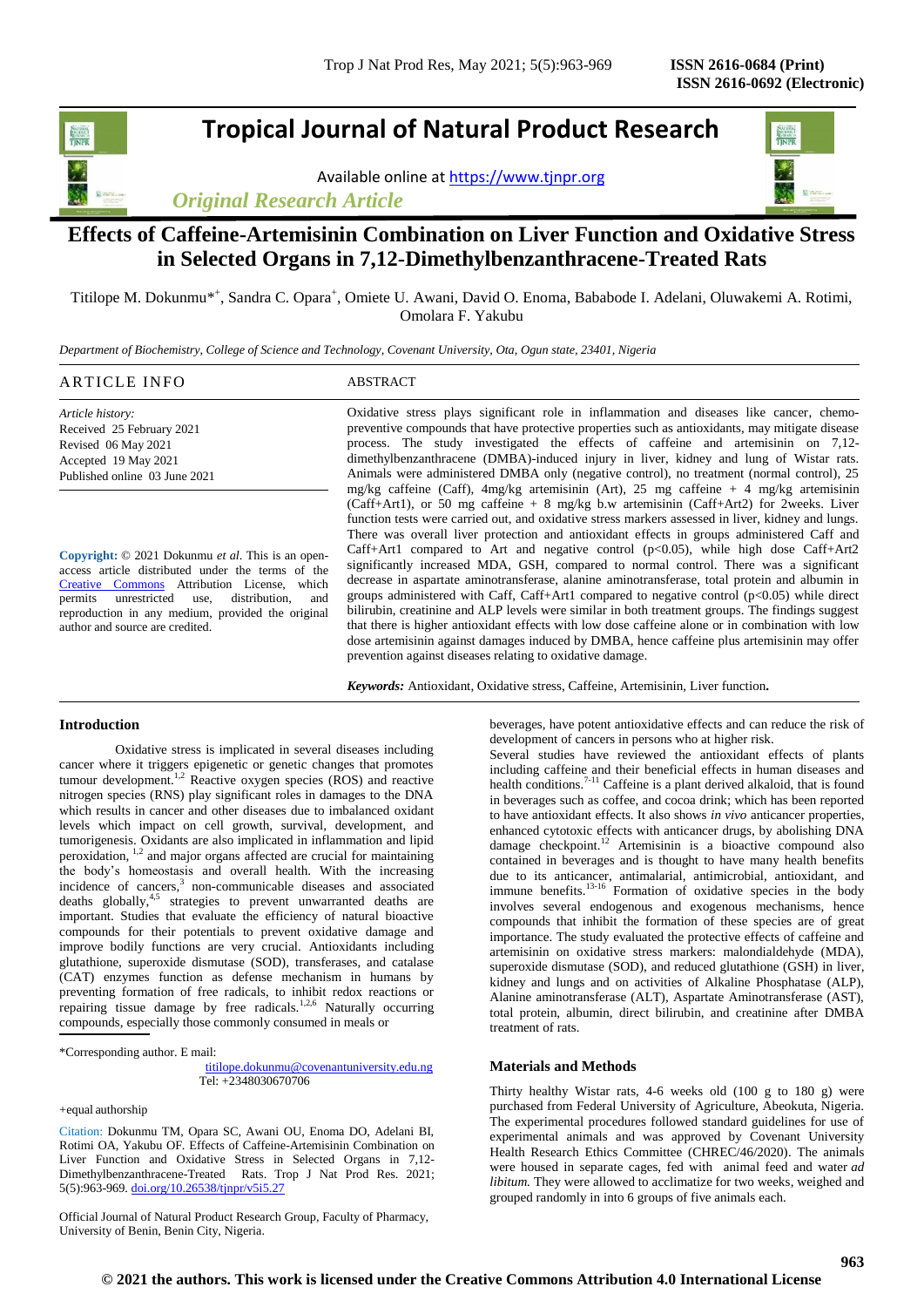### *Drug preparation and treatment*

Pure caffeine and artemisinin were purchased from Sigma Aldrich, England. Stock solution of artemisinin and caffeine were prepared by dissolving 1 mg in 1 mL distilled water, while working solutions were prepared on a daily basis based on the weight of each rat. Animals were administered oral doses, with first dose of 40 mg/kg DMBA in olive oil and a second dose of 20 mg/kg at 4 weeks; a modified method of Lai and Singh.<sup>17</sup> Animals were dosed once daily for 2 weeks with 25 mg/kg caffeine (Caff), 4 mg/kg artemisinin (Art), 25 mg Caff + 4 mg/kg art (Caff+Art1) or 50mg Caff + 8mg/kg art (Caff+Art2). Normal group received no treatment all through. After completion of treatment, animals were sacrificed using mild euthanasia with diethyl ether, thereafter blood was obtained by cardiac puncture. Liver, kidney and lung tissues were obtained and stored for analysis as well as whole blood in EDTA bottles, 0.2 g tissue was homogenized in 1.8 mL of homogenizing buffer and centrifuged at 5000 rpm for 10 mins. The supernatant was stored at -20°C freezer until it was ready to be used for further assays.

## *Antioxidant assays*

*Thiobarbituric acid-reactive substances (TBARS):* Malondialdehyde (MDA) a marker of lipid peroxidation was determined using the protocol reported by Ohkawa *et al.*<sup>18</sup> Briefly, 0.5 mL of supernatant was added to 1 mL of tricarboxylic acid-thiobarbituric acidhydrochloric acid reagent (thibarbituric acid 0.37%, 0.24 N HCl and 15% TCA), was heated at 100°C for 30 minutes and allowed to cool, centrifuged at 2000 rpm for 15mins, and clear supernatant was collected. Blank was prepared from 1.14 ml concentrated HCl added to 50 ml distilled water. Absorbance was read at 532 nm against blank, MDA was calculated using the molar extinction coefficient for MDA-TBA complex of  $1.56 \times 10^5$  M<sup>-1</sup>CM<sup>-1</sup>.

*Superoxide Dismutase (SOD):* was determined according to the method described by Misra and Fridovich.<sup>19</sup> To 50µl of the homogenate, 1 mL each of 75 mM Tris-HCL buffer (pH 8.2), 30 mM EDTA and 2 mM pyrogallol was added. Change in absorbance at 420nm was recorded for 3 minutes.

*Reduced Glutathione (GSH):* GSH was estimated according to Sedlak and Lindsay.<sup>20</sup> Briefly, 300ul of 10% TCA was added to tissue homogenate, the mixture was centrifuged at 5000 rpm for 10 minutes 500ul supernatant was collected. Supernatant was treated with 250 µL of Ellman's reagent (19.8 mg of DTNB in 100 mL of 0.1% sodium nitrate) and 1500 µL of phosphate buffer (0.2 M, pH 8.0) and absorbance was read at 412 nm.

#### *Liver function tests*

*Alanine Aminotransferase (ALT*) 21,22 , *Aspartate Aminotransferase*   $(AST)^{21,22}$ , *Alkaline Phosphatase*  $(ALP)^{25}$  tests were done using previously described methods with specific Randox® test kit and following the manufacturer's guide.

*Bilirubin (BIL):* Direct (conjugated) bilirubin forms blue coloured complex when reacted with diazotized sulphanilic acid in alkaline medium. Total bilirubin was measured according to the colorimetric method described previously.<sup>24</sup> Absorbance was read at 546nm using distilled water as blank.

*Total protein (TP):* This assay is based on detection of cupric ions reaction with the peptide bonds of proteins and polypeptides in an alkaline solution to produce a purple coloured complex. Absorbance was read at 546 nm and it is directly proportional to the concentration of protein in the sample.

*Albumin*: At pH4.2, albumin bind with bromocresol green to produce a blue-green complex. The change in absorbance at 628 nm correlates with the concentration of albumin. Absorbance was read at 628nm after mixing and incubating for five minutes at room temperature*.*

*Creatinine*: Creatinine in alkaline solution reacts with picric acid to form a coloured complex. The amount of the complex formed is directly proportional to the creatinine concentration. Absorbance was read at 492nm after thirty seconds and two minutes respectively.<sup>2</sup>

#### *Statistical analysis*

Data were expressed as mean  $\pm$  standard error of mean (SEM), and analysed using one-way analysis of variance (ANOVA) followed by

Duncan's Multiple Range test. Statistical analysis was done using the (SPSS) Statistical Package for Social Sciences (Version 20.0, IBM, NY, USA), p-value  $\langle 0.05 \rangle$  was considered statistically significant.

## **Results and Discussion**

#### *Antioxidant profiles*

Table 1 shows the MDA (TBARS) activities in the liver, kidney and lungs. In the liver, DMBA significantly increased MDA levels compared to normal control while treatment with Caff, Art and Caff +Art1 reversed this to levels comparable to that of control, but not with Art and Caff+Art2. Liver mean MDA values in normal, Caff, Art and Caff+Art1 treated groups were  $4.25 \pm 0.09$ ,  $5.13 \pm 0.36$ ,  $4.84 \pm 0.36$ 0.33 and 4.42  $\pm$  0.09 µM, respectively, compared to 7.01  $\pm$  0.25, and 7.46  $\pm$  0.4 µM, respectively (p<0.05) in Caff+Art2 and DMBA negative control groups. In the kidney, mean MDA value in normal, Caff, Art and Caff+Art1 treated groups were  $1.16 \pm 0.21$ ,  $1.51 \pm 0.13$ ,  $1.73 \pm 0.12$ , and  $1.3 \pm 0.12$  µM, respectively, compared to  $2.79 \pm 0.23$ , and  $3.32 \pm 0.3$  µM, respectively (p<0.05) in Caff+Art2 and DMBA negative control groups. Similarly, in the lungs, DMBA significantly increased MDA levels, but Caff and Caff+Art1 significantly reduced this compared to Art and Caff+Art2. In all 3 organs, MDA level was higher in liver compared to kidney and lungs. Table 2 shows SOD activities in the liver, kidney and lungs. In the liver, DMBA significantly decreased SOD level compared to normal control while treatment with Caff and Caff +Art1 reversed this to levels comparable to that of control, but not Art and Caff+Art2. The corresponding mean values are  $10.86 \pm 0.3$ ,  $9.8 \pm 0.38$  and  $10.67 \pm 0.48$  µM, in normal, Caff and Caff +Art1 compared to  $4.68 \pm 0.52$ ,  $3.49 \pm 0.52$  and  $3.84 \pm$ 0.53 µM in Art, Caff+Art2 and DMBA negative control groups. This follows the same pattern as MDA activity. SOD activity was relatively similar in all 3 organs except for groups treated with artemisinin alone. Table 3 shows GSH activities in the liver, kidney and lungs. DMBA significantly reduced GSH level when compared to normal control while treatment with Caff, Caff +Art1 and Art reversed this decrease to levels comparable to that of control, but not in the kidney. GSH activity was relatively similar in liver and lungs except in kidney. Table 4 shows the catalase activities in the liver, kidney and lungs. DMBA significantly reduced catalase level when compared to normal control while treatment with Caff, Caff +Art1 reversed this decrease to levels comparable to that of control. GSH activity was relatively similar in liver, lung and kidney.

Increasing burdens of non-communicable diseases are reported globally, particularly in the past decade, and are attributable to lifestyle changes, alcohol, oxidative stress and industrialization.<sup>26</sup> Over 41 million deaths occur annually due to NCDs accounting for 71% of global deaths and more than 40% of these deaths are premature and preventable.4,5 Oxidative stress is an underlying cause of several diseases including cancers, atherosclerosis, diabetes, cardiovascular diseases etc, in the presence of other risk factors.<sup>27-29</sup> We evaluated biomarkers of oxidative stress including malondialdehyde, reduced glutathione, superoxide dismutase, and liver function enzymes; alkaline phosphatase, aspartate aminotransferase, alanine aminotransferase, albumin, total protein, creatinine and bilirubin after DMBA exposed animals were treated with caffeine and/or artemisinin. The justification for combining these two naturally occurring compounds was to evaluate synergy or potentiation of the effects of the individual compounds; as both have been reported to have potential antioxidant effects and other health benefits when used alone or combined with other drugs.  $6-7,9,11,13,16,30-32$  Consistently in the liver and lungs, remarkable antioxidant effects and protection from liver damage by caffeine were observed showing wide range modulation of the biochemical markers. Overall, better organ protection was observed with the 25mg dose of caffeine and its combination with 4mg/kg artemisinin, compared to DMBA-treated animals. Although, the difference between the antioxidant effects of 25mg caffeine and its combination with 4mg/kg artemisinin was not significant, we observed marked opposite effects in groups treated with artemisinin alone or higher dose of caffeine plus artemisinin, with similar patterns on liver function enzymes. Caffeine has been shown in previous studies where doses of 25-40 mg were used to have potent antioxidant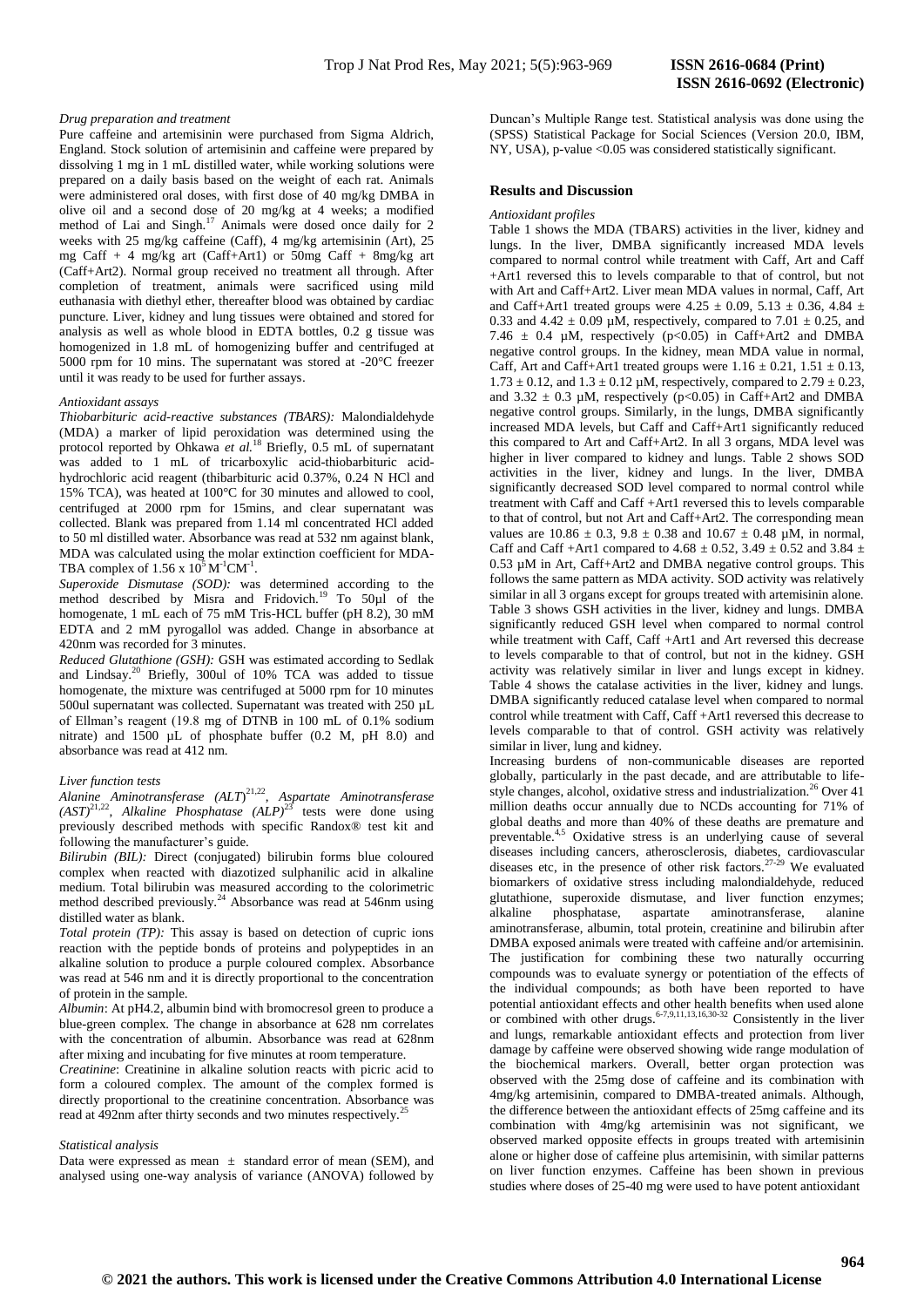| <b>Treatment</b>   | Concentration (mg/kg b.w) | Liver $(\mu M)$      | Kidney $(\mu M)$        | Lungs $(\mu M)$          |
|--------------------|---------------------------|----------------------|-------------------------|--------------------------|
| DMBA (-ve ctrl)    | $40mg/kg + 20mg/kg$       | $7.01 + 0.25^b$      | $3.32 + 0.30^b$         | $4.26 + 0.12^b$          |
| Normal             |                           | $4.25 + 0.09^a$      | $1.16 \pm 0.21^{\circ}$ | $2.11 + 0.54^{\text{a}}$ |
| Caffeine (Caff.)   | 25mg/kg                   | $5.13 + 0.36^a$      | $1.51 + 0.13^a$         | $2.61 + 0.21^a$          |
| Artemisinin (Art.) | 4mg/kg                    | $4.84 \pm 0.33^{ab}$ | $1.73 + 0.12^a$         | $2.65 + 0.12^b$          |
| $Caff + Art1$      | $25mg/kg + 4mg/kg$        | $4.42 + 0.09^a$      | $1.3 + 0.12^a$          | $2.3 + 0.24^a$           |
| $Caff + Art2$      | $50mg/kg + 8mg/kg$        | $7.46 \pm 0.40^b$    | $2.79 \pm 0.23^b$       | $4.01 + 0.15^b$          |

**Table 1:** Effects of caffeine and artemisinin on malondialdehyde activity levels

Values are expressed as mean  $\pm$  SEM, different superscripts are significantly different at  $p < 0.05$ 

**Table 2:** Effects of caffeine and artemisinin on superoxide dismutase activity levels

| <b>Treatment</b>   | Concentration (mg/kg b.w) | Liver $(\mu M)$   | Kidney $(\mu M)$      | Lungs $(\mu M)$          |
|--------------------|---------------------------|-------------------|-----------------------|--------------------------|
| DMBA (-ve ctrl)    | $40mg/kg + 20mg/kg$       | $3.84 + 0.53^b$   | $3.37 + 0.31^b$       | $4.26 + 0.19^b$          |
| Normal             | -                         | $10.86 + 0.34^a$  | $9.91 + 0.24^a$       | $10.57 \pm 0.20^{\circ}$ |
| Caffeine (Caff.)   | 25mg/kg                   | $9.8 + 0.38^a$    | $8.75 + 0.31^{\circ}$ | $9.58 + 0.40^a$          |
| Artemisinin (Art.) | 4mg/kg                    | $4.68 + 0.52^b$   | $4.09 + 0.36^b$       | $4.66 \pm 0.40^b$        |
| $Caff + Art1$      | $25mg/kg + 4mg/kg$        | $10.67 + 0.48^a$  | $9.04 + 0.4^a$        | $10.91 + 0.47^{\circ}$   |
| $Caff + Art2$      | $50mg/kg + 8mg/kg$        | $3.49 \pm 0.52^b$ | $3.78 + 0.11^b$       | $4.87 + 0.44^b$          |

Values are expressed as mean  $\pm$  SEM, different superscripts are significantly different at  $p < 0.05$ 

**Table 3:** Effects of caffeine and artemisinin on glutathione activity levels

| <b>Treatment</b>   | Concentration (mg/kg b.w) | Liver $(\mu M)$        | Kidney $(\mu M)$   | Lungs $(\mu M)$          |
|--------------------|---------------------------|------------------------|--------------------|--------------------------|
| DMBA (-ve ctrl)    | $40mg/kg + 20mg/kg$       | $17.93 \pm 0.92^b$     | $1.367 \pm 0.03^b$ | $13.68 \pm 0.08^{\circ}$ |
| Normal             | $\overline{\phantom{a}}$  | $9.916 + 0.75^{\circ}$ | $1.047 + 0.02^a$   | $8.37 + 0.77^{\text{a}}$ |
| Caffeine (Caff.)   | 25mg/kg                   | $11.17 + 0.66^a$       | $1.131 + 0.04^a$   | $8.945 + 0.60^a$         |
| Artemisinin (Art.) | 4mg/kg                    | $13.38 + 2.03^{ab}$    | $1.140 + 0.04^a$   | $9.651 + 0.27^{\circ}$   |
| $Caff + Art1$      | $25mg/kg+4mg/kg$          | $10.996 + 0.26^a$      | $1.131 + 0.01a$    | $10.29 + 0.26^a$         |
| $Caff + Art2$      | $50mg/kg + 8mg/kg$        | $16.69 \pm 1.84^b$     | $1.288 \pm 0.02^b$ | $15.61 + 0.40^b$         |

Values are expressed as mean  $\pm$  SEM, different superscripts are significantly different at  $p < 0.05$ 

**Table 4:** Effects of caffeine and artemisinin on catalase activity levels

| <b>Treatment</b>   | Concentration (mg/kg b.w) | Liver $(\mu M)$        | Kidney $(\mu M)$       | Lungs $(\mu M)$        |
|--------------------|---------------------------|------------------------|------------------------|------------------------|
| DMBA (-ve ctrl)    | $40mg/kg + 20mg/kg$       | $3.84 \pm 0.53^b$      | $8.73 \pm 0.77^b$      | $9.91 + 0.74^b$        |
| Normal             |                           | $10.86 + 0.34^{\circ}$ | $13.68 + 0.84^{\circ}$ | $17.93 + 0.9^{\circ}$  |
| Caffeine (Caff.)   | 25mg/kg                   | $9.80 + 0.38^a$        | $11.77 + 1.02^a$       | $15.37 + 0.66^{\circ}$ |
| Artemisinin (Art.) | 4mg/kg                    | $4.68 + 0.52^{ab}$     | $8.94 + 0.60^{\circ}$  | $11.171 + 0.66^a$      |
| $Caff + Art1$      | $25mg/kg + 4mg/kg$        | $10.67 + 0.48^a$       | $15.61 + 0.40^a$       | $16.699 + 1.85^a$      |
| $Caff + Art2$      | $50mg/kg + 8mg/kg$        | $3.49 + 0.52^b$        | $10.29 + 0.26^b$       | $10.99 + 0.26^b$       |

Values are expressed as mean  $\pm$  SEM, different superscripts are significantly different at  $p < 0.05$ 

properties and the findings corroborate these reports. $6-7,9,11,30$  Reactive oxygen species (ROS) induces oxidative stress which causes damages to cells; this is implicated in DMBA metabolism, via cytochrome P450 liver system forming epoxides and other toxic reactive species, that can lead to cell death. Reactive oxygen species bind irreversibly to DNA, thus forming DNA adducts that can initiate carcinogenesis. ROS induced autophagy is implicated in cancers, ischemic damages in cardiovascular,  $12,34-35$  as well causing oxidative stress in diseases like diabetes and other diseases; $36$  hence these combinations may serve to prevent different disease mechanisms. DMBA is a known carcinogen,<sup>10,17,32</sup> in the groups treated with Caffeine and/or artemisinin combinations, no tumor developed. Anti-oxidative

enzymes – SOD and catalase activities were lowered in DMBA group, this was similar to other studies in humans and animal models. The ability of caffeine to significantly impact levels of these antioxidant biomarkers suggests its antioxidative mechanisms includes activation of the redox-sensitive pathway with responses like radical scavenging by SOD and catalase, that functions to dismutate superoxide radicals to hydrogen peroxide  $(H_2O_2)$  and further convert to water and oxygen  $(O_2)$ . Up-regulation of detoxification via glutathione‐dependent pathways and other antioxidant enzymes are also important as they serve as first-line antioxidant defense against ROS; these were enhanced by low dose caffeine alone or its combination but not low dose artemisinin alone. Studies have reported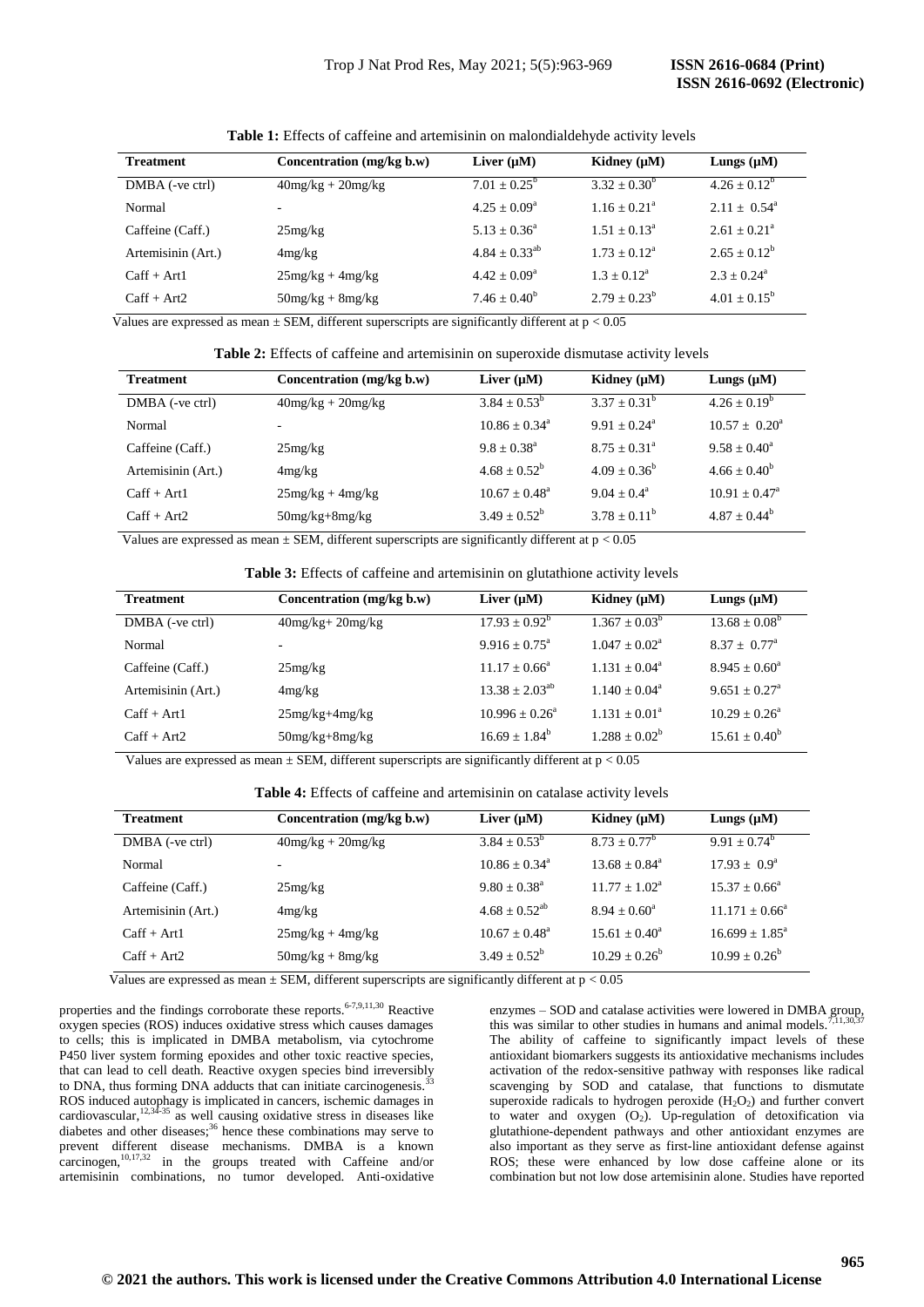free-radical scavenging effects of artemisinin on 2,2-diphenyl-1 picrylhydrazyl hydrate  $(DPPH)^{13}$  as well as reducing nitric oxide (NO), prostaglandin  $E_2$  (PGE<sub>2</sub>), and proinflammatory cytokine (IL-1 $\beta$ , IL-6, and IL-10) production.<sup>13</sup> The study indicates artemisinin is active via a different antioxidant pathway since it counters the antioxidant effects of caffeine; shown by higher oxidative stress markers. Artemisinin generates ROS and increases cellular oxidative stress as a mechanism of its effects on malaria parasites,<sup>38</sup> or alkylating carboncentered radicals in cancer.<sup>14</sup> The consistently negative effects of high dose caffeine (50mg/kg) plus high dose artemisinin (8mg/kg) in Caff+Art2 suggests two possible mechanisms: (1) a masking effect by caffeine, of artemisinin's poor protective activity; which becomes apparent at a higher dose of both drugs or (2) both drugs induced further oxidative stress in the animals. The latter is not surprising and may be the likely cause of the adverse effects seen consistently in Caff+Art2 group. Artemisinin's mechanism of antimalarial/anticancer effects is via generation of free radicals and reactive carbon species; $^{14,38}$  and at higher dose (100-150mg/kg), caffeine has been shown to increase lipid peroxidation and oxidative damage in brain of animals.<sup>39-40</sup> These together with toxic species generated by DMBA will have significant damage to the liver and other organs as shown with the results obtained with Caff+Art2 results in our study.

#### *Liver function tests*

Figures 1-6 shows summary of biochemical markers of liver function, aspartate aminotransferase (AST), alanine aminotransferase (ALT), total protein and albumin levels in the liver of animals administered Caff and Caff+Art1 was similar to normal control, but their levels were significantly lower compared to negative control. Albumin level in animals treated with Art was also similar to normal control. However, ALT, AST and TP levels were significantly higher in Art and Caff+Art2 which was similar to negative control.

There was no significant difference in ALP, Creatinine (CRT) and Direct bilirubin (DBIL) compared to controls in all treatment groups. Caffeine alone significantly reduced levels of AST and ALT compared to DMBA group and Art. This is similar to another study.<sup>9</sup> Artemisinin alone (at 4mg/kg) or combined with caffeine at 8mg/kg showed poor protective effects on liver enzymes and proteins depletion induced by DMBA. Significantly higher biochemical enzyme activities – AST, ALP and ALT, were observed in Art unlike Caff or Caff+Art1; previous studies have shown reduced enzyme activities with caffeine,<sup>9</sup> thus implicating artemisinin in elevating the biochemical enzymes in Caff+Art2 group.



**Figure 1:** Effects of Caffeine and artemisinin on Aspartate aminotransferase (AST) levels in liver



**Figure 2:** Effects of Caffeine and artemisinin on Alkaline phosphatase (ALP) levels in liver.







**Figure 4:** Effects of Caffeine and artemisinin on Total Protein activity levels in liver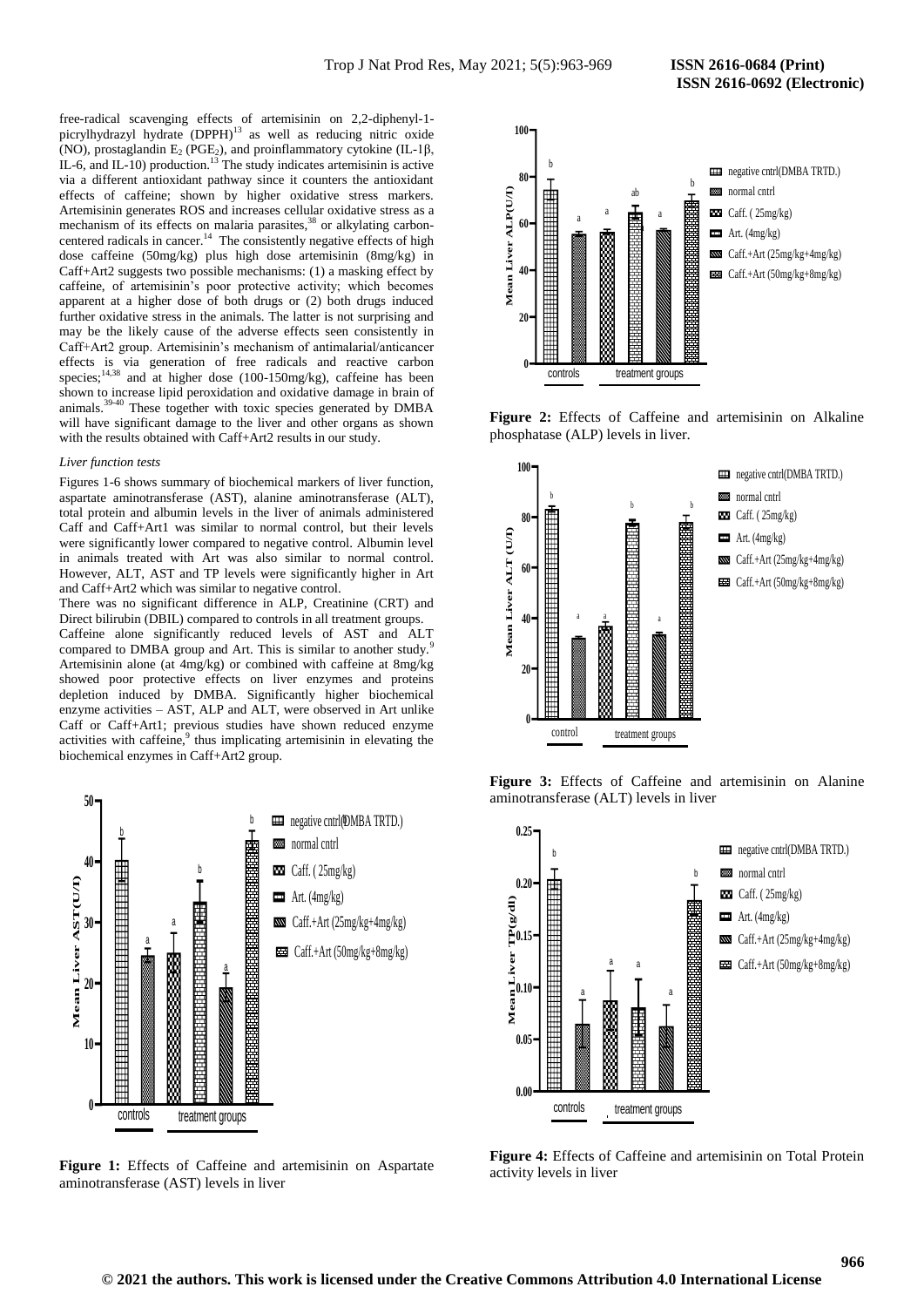







Artemisinin has been previously reported to induce oxidative stress,  $41,42$  immunomodulation and neurotoxicity,  $43-46$  or moderate elevations of liver transaminases, $47,48$  but no significant effect in serum/plasma ALT, AST, ALP were reported in other studies.<sup>4</sup>

This finding agrees with a report of moderate ALP levels after artemether treatment in CCl<sub>4</sub>-liver damage in rats.<sup>48</sup> Total protein, direct bilirubin and albumin levels were adversely increased by DMBA treatment, indicating protein depletion with high dose of the combination. Artemether has been previously reported to deplete total protein and albumin in experimental animal after repeated doses,<sup>49</sup> but this was reversed by Caff, Caff+Art1 but not Art or Caff+Art2. This further emphasizes the unfavourable effects of combined or high dose Caff+Art2 as seen with most biochemical markers assessed in liver, lungs and kidney in this study. In another study, sub-chronic administration of 8mg/kg artemisinin showed no deleterious effects on serum albumin, total protein, creatinine and urea but reported significant increase in ALP, total cholesterol, triglycerides, total bilirubin and glucose levels.

### **Conclusion**

Combination of artemisinin with caffeine showed antioxidant and liver protective properties however caution is required to determine safe dose that has beneficial antioxidant effects since both caffeine and artemisinin are regularly consumed in form of tea and beverages, it is noteworthy that at higher dose, may be deleterious to liver, lungs and kidney. The study shows the potential benefits of a daily regular intake in the experimental animals clearly demonstrates their lone or combined low dose beneficial effects with no adverse effects.

### **Conflict of interest**

The authors declare no conflict of interest.

#### **Authors' Declaration**

The authors hereby declare that the work presented in this article are original and that any liability for claims relating to the content of this article will be borne by them.

## **Acknowledgements**

We acknowledge the Covenant University Centre for Research Innovation and Discovery (CUCRID) for sponsorship of the publication of this article.

## **References**

- 1. Kurutas EB. The importance of antioxidants which play the role in cellular response against oxidative/nitrosative stress: Current state Nutri J. 2016; 15:71.
- 2. Murata M, Thanan R, Ma N, Kawanishi S. Role of nitrative and oxidative damage in inflammation-related carcinogenesis. J Biomed Biotech. 2012; 623019.
- 3. Bray F, Ferlay J, Soerjomataram I, Siegel RL, Torre LA, Jemal A. Global cancer statistics 2018: GLOBOCAN estimates of incidence and mortality worldwide for 36 cancers in 185 countries. CA Cancer J Clin. 2018; 68:394- 424.
- 4. World Health Organisation. Non-communicable diseases country profile 2018. World Health Organisation. Geneva, Switzerland, 2018, ISBN 9789241514620.
- 5. GDB Risk Factors Collaborators. Global, regional, and national comparative risk assessment of 79 behavioural, environmental and occupational, and metabolic risks or clusters of risks, 1990–2015: a systematic analysis for the Global Burden of Disease Study 2015. Lancet. 2016; 388(10053):1659-1724.
- 6. Mut-Salud N, Álvarez PJ, Garrido JM, Carrasco E, Aránega A, Rodríguez-Serrano F. Antioxidant Intake and Antitumor Therapy: Toward Nutritional Recommendations for Optimal Results. Oxid Med Cell Longev. 2016; Article ID 6719534.
- 7. Paşaoğlu H, Ofluoğlu Demir FE, Yilmaz Demirtaş C, Hussein A, Paşaoğlu OT. The effect of caffeine on oxidative stress in liver and heart tissues of rats. Turk J Med Sci. 2011; 41:665-671.
- 8. Wang G, Bhoopalan V, Wang D, Wang L, Xu X. The effect of caffeine on cisplatin-induced apoptosis of lung cancer cells. Exp Hematol Oncol. 2015; 4:5.
- 9. Amer MG, Mazen NF, Mohamed AM. Caffeine intake decreases oxidative stress and inflammatory biomarkers in experimental liver diseases induced by thioacetamide: Biochemical and histological study. Int J Immunopath Pharmacol. 2017; 30:13-24.
- 10. Liu H, Zhou Y, Tang L. Caffeine induces sustained apoptosis of human gastric cancer cells by activating the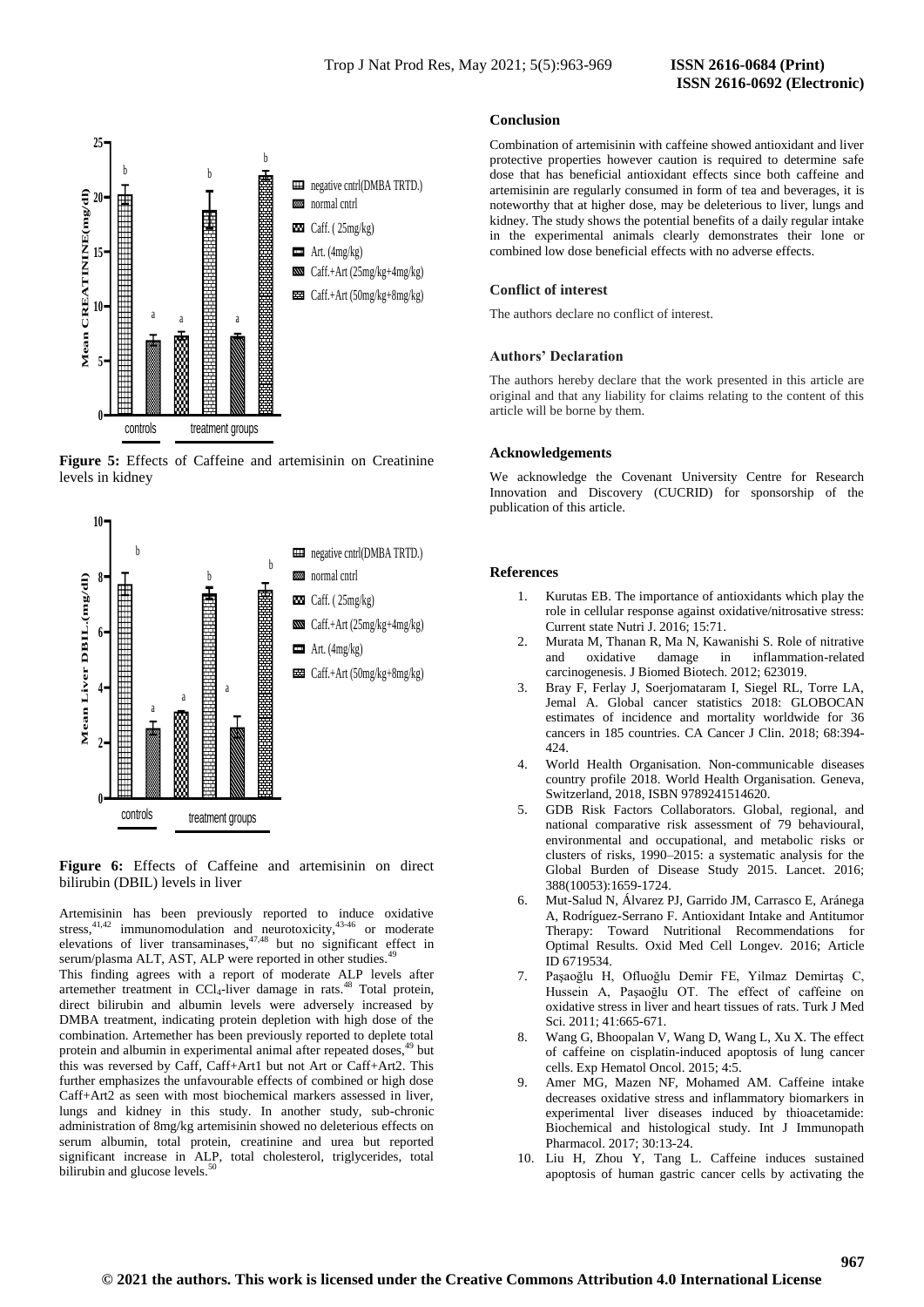caspase‑9/caspase‑3 signalling pathway. Mol Med Rep. 2017; 16:2445-2454.

- 11. Baldissera MD, Souza CF, Descovi SN, Petrolli TG, da Silva AS, Baldisserotto B. A caffeine-supplemented diet modulates oxidative stress markers and prevents oxidative damage in the livers of Nile tilapia (Oreochromis niloticus) exposed to hypoxia. Fish Physiol Biochem. 2019; 45:1041- 1049.
- 12. Zhou B-BS, Chaturvedi P, Spring K, Scott SP, Johanson RA, Mishra R, Mattern MR, Winkler JD, Khanna KK. Caffeine abolishes the mammalian G2/M DNA damage checkpoint by inhibiting ataxia-telangiectasia-mutated kinase activity. J Biol Chem. 2000; 27:10342-10348.
- 13. Kim WS, Choi WJ, Lee S, Kim WJ, Lee DC, Sohn UD, Shin HS, Kim W. Anti-inflammatory, Antioxidant and Antimicrobial Effects of Artemisinin Extracts from Artemisia annua L. Korean J Physiol Pharmacol. 2015; 19(1):21-27.
- 14. Meshnick SR, Taylor TE, Kamchonwongpaisan S. Artemisinin and the antimalarial endoperoxides: from herbal remedy to targeted chemotherapy. Microbiol Rev. 1996; 60:301-315.
- 15. Abba ML, Patil N, Leupold JH, Saeed MEM, Efferth T, Allgayer H. Prevention of carcinogenesis and metastasis by Artemisinin-type drugs. Cancer Letters. 2018; 429:11-18.
- 16. Zhang T, Zhang Y, Jiang N, Zhao X, Sang X, Yang N, Feng Y, Chen R, Chen Q. Dihydroartemisinin regulates the immune system by promotion of CD8<sup>+</sup> T lymphocytes and suppression of B cell responses. Sci China Life Sci. 2020; 63(5):737-749.
- 17. Lai H and Singh NP. Oral artemisinin prevents and delays the development of 7,12-dimethylbenz[a]anthracene (DMBA)-induced breast cancer in the rat. Cancer Letters. 2006; 231:43-48.
- 18. Ohkawa H, Ohishi N, Yagi K. Assay for lipid peroxides in animal tissues by thiobarbituric acid reaction. Anal Biochem. 1979; 95:351-358.
- 19. Misra HP and Fridovich I. Inhibition of superoxide dismutases by azide. Arch Biochem Biophy. 1978; 189:317-322.
- 20. Sedlak J and Lindsay RH. Estimation of total, proteinbound, and nonprotein sulfhydryl groups in tissue with Ellman's reagent. Anal Biochem. 1968; 25:192-205.
- 21. International Federation of Clinical Chemistry. Physicochemical Quantities and Units in Clinical Chemistry. J Clin Chem Clin Biochem. 1980; 18:829-854.
- 22. Reitman S and Frankel S. A colorimetric method for the determination of serum glutamic oxalacetic and glutamic pyruvic transaminases. Am J Clin Pathol. 1957; 28(1):56- 63.
- 23. Wright PJ, Leatherwood PD, Plummer DT. Enzymes in Rats: Alkaline Phosphatase. Enzymologia. 1972; 42:317- 327
- 24. Jendrassik L and Grof P. Colorimetric method of determination of bilirubin. Biochem Z. 1938; 297:81-82.
- 25. Bartels H and Bohmer M. Kinetic determination of creatinine concentration. Clin Chem Acta. 1972; 37:193- 197.
- 26. Fernández-Navarro P, García-Pérez J, Ramis R, Boldo E, López-Abente G. Industrial pollution and cancer in Spain: An important public health issue. Environ Res. 2017; 159:555-563.
- 27. Liguori I, Russo G, Curcio F, Bulli G, Aran L, Della-Morte D, Gargiulo G, Testa G, Cacciatore F, Bonaduce D, Abete P. Oxidative stress, aging, and diseases. Clin Interv Aging. 2018; 13:757-772.
- 28. Forni C, Facchiano F, Bartoli M, Pieretti S, Facchiano A, D'Arcangelo D, Norelli S, Valle G, Nisini R, Beninati S, Tabolacci C, Jadeja RN. Beneficial Role of Phytochemicals on Oxidative Stress and Age-Related Diseases. Biomed Res Int. 2019; 7:8748253.
- 29. National Cancer Institute, 2017. Antioxidant and Cancer prevention. Available at https://www.cancer.gov/aboutcancer/causes-prevention/risk/diet/antioxidants-fact-sheet.
- 30. Metro D, Cernaro V, Santoro D, Papa M, Buemi M, Benvenga S, Manasseri L. Beneficial effects of oral pure caffeine on oxidative stress. J Clin Transl Endocrin. 2017; 10:22-27.
- 31. Higuchi T, Kawaguchi K, Miyake K, Han Q, Tan Y, Oshiro H, Sugisawa N, Zhang Z, Razmjooei S, Yamamoto N. Oral recombinant methioninase combined with caffeine and doxorubicin induced regression of a doxorubicin-resistant synovial sarcoma in a PDOX mouse model. Anticancer Res. 2018; 38(10):5639-5644.
- 32. Efferth T. Cancer combination therapies with artemisinintype drugs. Biochem Pharmacol. 2017; 139:56-70.
- 33. Koul A, Arora N, Tanwar L. Lycopene mediated modulation of 7, 12 dimethlybenz (A) anthracene induced hepatic clastogenicity in male Balb/c mice. Nutricion Hospitalaria. 2010; 25(2):304-310.
- 34. Hayat MA. Autophagy: In Cancer, other pathologies, inflammation, immunity, infection and aging: Role in human diseases. Academic Press, MA, USA, 2015; 5:48.
- 35. Trachootham D, Alexandre J, Huang P. Targeting cancer cells by ROS-mediated mechanisms: A radical therapeutic approach? Nature Rev Drug Dis. 2009; 8:579-591.
- 36. Kaczmarczyk-Sedlak I, Folwarczna J, Sedlak L, Zych M, Wojnar W, Szumińska I, Wyględowska-Promieńska D, Mrukwa-Kominek E. Effect of caffeine on biomarkers of oxidative stress in lenses of rats with streptozotocin-induced diabetes. Arch Med Sci 2019; 15(4):1073-1080.
- 37. Endesfelder S, Strauß E, Scheuer T, Schmitz T, Bührer C. Antioxidative effects of caffeine in a hyperoxia-based rat model of bronchopulmonary dysplasia. Resp Res. 2019; 20:88.
- 38. Kavishe RA, Koenderink JB, Alifrangis M. Oxidative stress in malaria and artemisinin combination therapy: Pros and Cons. FEBS J 2017; 284:2579-2591.
- 39. Karas M and Chakrabarti SK. Influence of caffeine on allyl alcohol-induced hepatotoxicity in rats. *In vivo* study. J Environ Path Toxicol Oncol. 2001; 20:141-154.
- 40. Al Moutaery K, Al Deeb S, Ahmad Khan H, Tariq M. Caffeine impairs short-term neurological outcome after concussive head injury in rats. Neurosurgery 2003; 53:704- 711.
- 41. Mota TC, Garcia TB, Bonfim LT, Portilho AJS, Pinto CA, Burbano RMR, Bahia MO. Markers of oxidative‐nitrosative stress induced by artesunate are followed by clastogenic and aneugenic effects and apoptosis in human lymphocytes. J Appl Toxicol. 2019; 39:1405-1412.
- 42. Li Q, Ni W, Deng Z, Liu M, She L, Xie Q. Targeting nasopharyngeal carcinoma by artesunate through inhibiting Akt/mTOR and inducing oxidative stress. Fundam Clin Pharmacol. 2017; 31(3):301-310.
- 43. Schmuck G, Roehrdanz E, Haynes RK, Kahl R. Neurotoxic mode of action of artemisinin. Antimicrob Ag Chemother*.* 2002; 46:821-827.
- 44. Nontprasert A, Pukrittayakamee S, Dondorp AM, Clemens R, Looareesuwan S, White NJ. Neuropathologic toxicity of artemisinin derivatives in a mouse model. Am J Trop Med Hyg. 2002; 67:423-429.
- 45. Hou L, Huang H. Immune suppressive properties of artemisinin family drugs. Pharmacol Ther. 2016; 166:123- 127.
- 46. Xia M, Liu D, Liu Y, Liu H. The Therapeutic Effect of Artemisinin and Its Derivatives in Kidney Disease. Front Pharmacol. 2020; 11:380.
- 47. Nwanjo HU, Iroagba II, Nnatuanya IN, Eze NA. Antifertility activity of dihydroartemisinin in male albino rats. Int J Endocr. 2007; 4:35-42.
- 48. Oguntibeju OO, Akinola FF, Okonkwo KG. Effect of artemether on rat hepatocytes during acute damage. Afr J